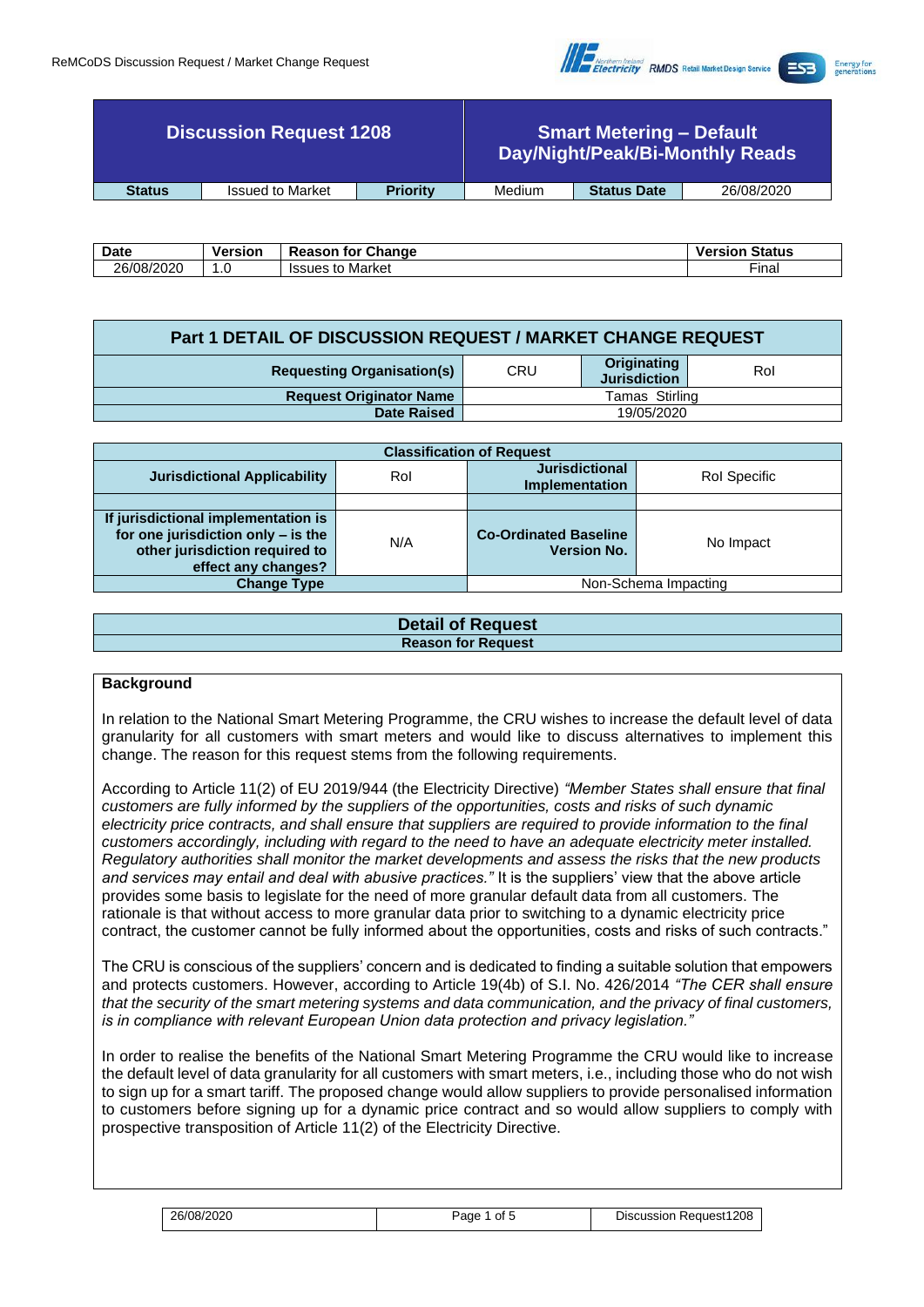

#### **Proposed Solution**

Two options are presented for delivery of DR1208.

The first, and ESB Networks preferred option, utilises the V.13 processes, requires no schema changes, is available from January 2021 and allows each Supplier to initiate the MCC16 change for their customers. Irrespective of whether the customer has elected to be on a Standard Smart Tariff the Supplier may request the change to MCC16.

The second option would process the SST data via a non-market "data repository" and would require a number of changes across the AMI (meter firmware, HES and MDMS), as well as development of the data repository and the protocols for data access. Option 2 is not deliverable by January 2021.

## **Option 1: Utilising V.13 Systems & Market Processes**

- 1. Shortly after the smart meter is installed and the CTF proving process has been completed and the initial CTF value has been confirmed, the Supplier can request the move from MCC01 to MCC16 for each MPRN.
- 2. The Supplier will manage the "24-hour Customer" regarding the change of format in their bill three register readings will appear on the bill instead of one – we assume the Supplier can apply the same price to all three registers to replicate the 24-hour tariff.
- 3. The MCC16 Register Readings will be provided bi-monthly to Suppliers on the existing meter reading calendar (it will not be possible to provide the readings on a monthly or weekly basis).
- 4. It is recommended that all MCC16 Customers are settled using a profile which replicates (as far as possible) the MCC01 Standard Profile (implemented so that it copes with the 3 register arrangement) and not the "to be approved" MCC16 Standard Profile. This is to minimise, as far as possible, any change to settlement as it is assumed the majority of smart meter customers will be on a 24-hour tariff during 2021.
- 5. When or if a new MCC16 Standard Profile is introduced in the future, it will be introduced for all MCC16 customers.
- 6. **DUoS Impact:** No changes will be made to the agreed V.13 DUoS Billing process but it is recommended that the 24Hr DUoS rate is applied to all MCC16 customers (and not the "to be approved" MCC16 D/N DUoS rates). This is to avoid any change in costs being introduced to customers who are still on a flat 24-hour tariff during 2021.

A final important point on this option, Suppliers will need a lawful basis for requesting the three SST registers while the customer remains on a flat tariff.

# **Option 2: Non Market**

This option requires a change to the MCC01 Data Push profile on the Smart Meter to include the three SST registers along with the 24-hour register and accept these into the MDMS. The 24-hour register would be processed as normal to SAP for Billing and Settlement Processes. The SST Registers would be exported from the MDMS to the "data repository" for delivery to Suppliers on a fixed date every two months.

There would be no change to the Billing & Settlement processes. MCC01 customers would be settled on the MCC01 Standard Profile and 24Hr DUoS rate, and, MCC16 customers would be settled on the "to be approved" MCC16 Standard Profile and MCC16 D/N DUoS rates.

This option would require significant development effort:

1. The meter firmware must be modified to accept a new MCC01 Data Service Push Setup which involves pushing the SST Register Snapshots along with the 24-hour import register.

| 26/08/2020 | Page 2 of 5 | Discussion Request1208 |
|------------|-------------|------------------------|
|            |             |                        |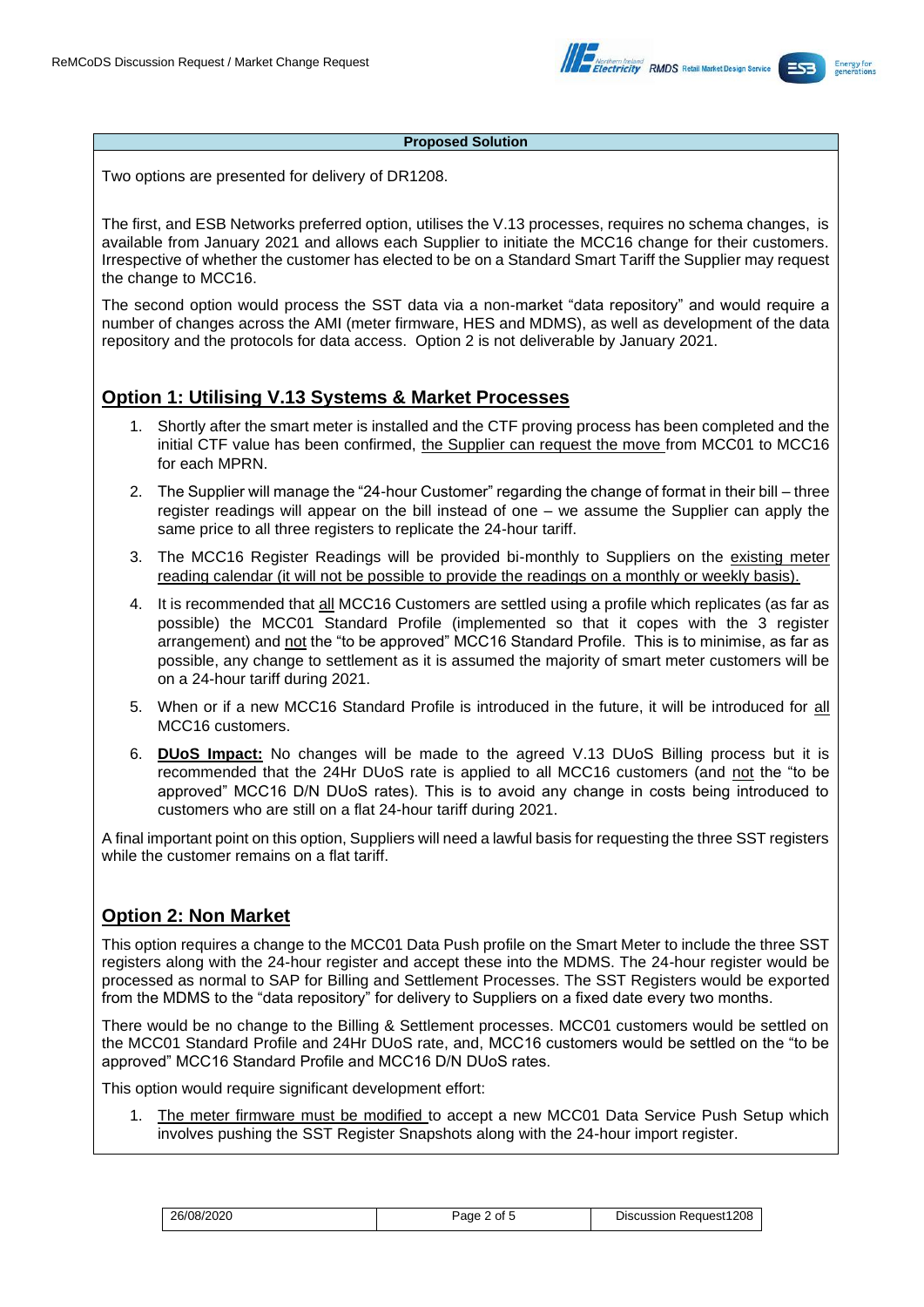

- 2. The HES must be modified to deliver the revised MCC01 Data Push configuration to the meter and to process the additional register readings returned.
- 3. The MDMS must be modified to accept the three SST registers for meters which are operating on the MCC01 Data Service.
- 4. Assuming that the SST data can be collected into the MDMS, there is still the need to export the data from the MDMS to a "data repository" and provide a mechanism for getting it to the correct supplier on a bi-monthly basis. This would require ESB Networks application development and provision of a new data service to Suppliers.
- 5. We assume there would also be significant development effort required by Suppliers to implement this.

Given the scale of effort required, and that V.13 IPT is a little over 12 weeks away, this is not a practical option for January 2021 and our preliminary view is that this would be a 2022 deliverable.

A final important point on this option, a lawful basis for processing the three SST registers while the customer remains on a flat tariff will need to be established for both Suppliers & ESB Networks.

#### **Scope of Change**

| Jurisdiction | Design<br>Documentation | <b>Business</b><br>Process | <b>DSO Backend</b><br>System<br>Change | <b>MP Backend</b><br>System<br>Change | <b>Tibco</b> | Supplier<br>EMMA | $\overline{\omega}$<br>৯<br><br>Ō | ΓĚ<br>Webforn | ⇁<br>Market<br>Website<br>ಕ<br>ത<br>ē<br>ᇟ |
|--------------|-------------------------|----------------------------|----------------------------------------|---------------------------------------|--------------|------------------|-----------------------------------|---------------|--------------------------------------------|
| <b>ROI</b>   | $\boxtimes$             |                            |                                        |                                       |              |                  |                                   |               |                                            |
| <b>NI</b>    |                         |                            |                                        |                                       |              |                  |                                   |               |                                            |

**Co-Ordinated Baseline Market Design Documents Impacted by Request**

| <b>Market Messages</b> |              |           |            |           |  |  |
|------------------------|--------------|-----------|------------|-----------|--|--|
| Message No.            | Message Name | CoBL      | <b>ROI</b> | <b>N</b>  |  |  |
| No Impact              | No Impact    | No Impact | No Impact  | No Impact |  |  |

**Data Definitions**

*No Impact*

**Data Codes**

*No Impact at present*

| Market Message Implementation Guides |        |                  |        |  |  |  |
|--------------------------------------|--------|------------------|--------|--|--|--|
| <b>ROI</b>                           | Yes/No | <b>NI</b>        | Yes/No |  |  |  |
| No Impact                            | Yes    | <b>No Impact</b> | Yes    |  |  |  |

| 26/08/2020 | 3 of 5<br>Page | <b>Discussion Request1208</b> |
|------------|----------------|-------------------------------|
|------------|----------------|-------------------------------|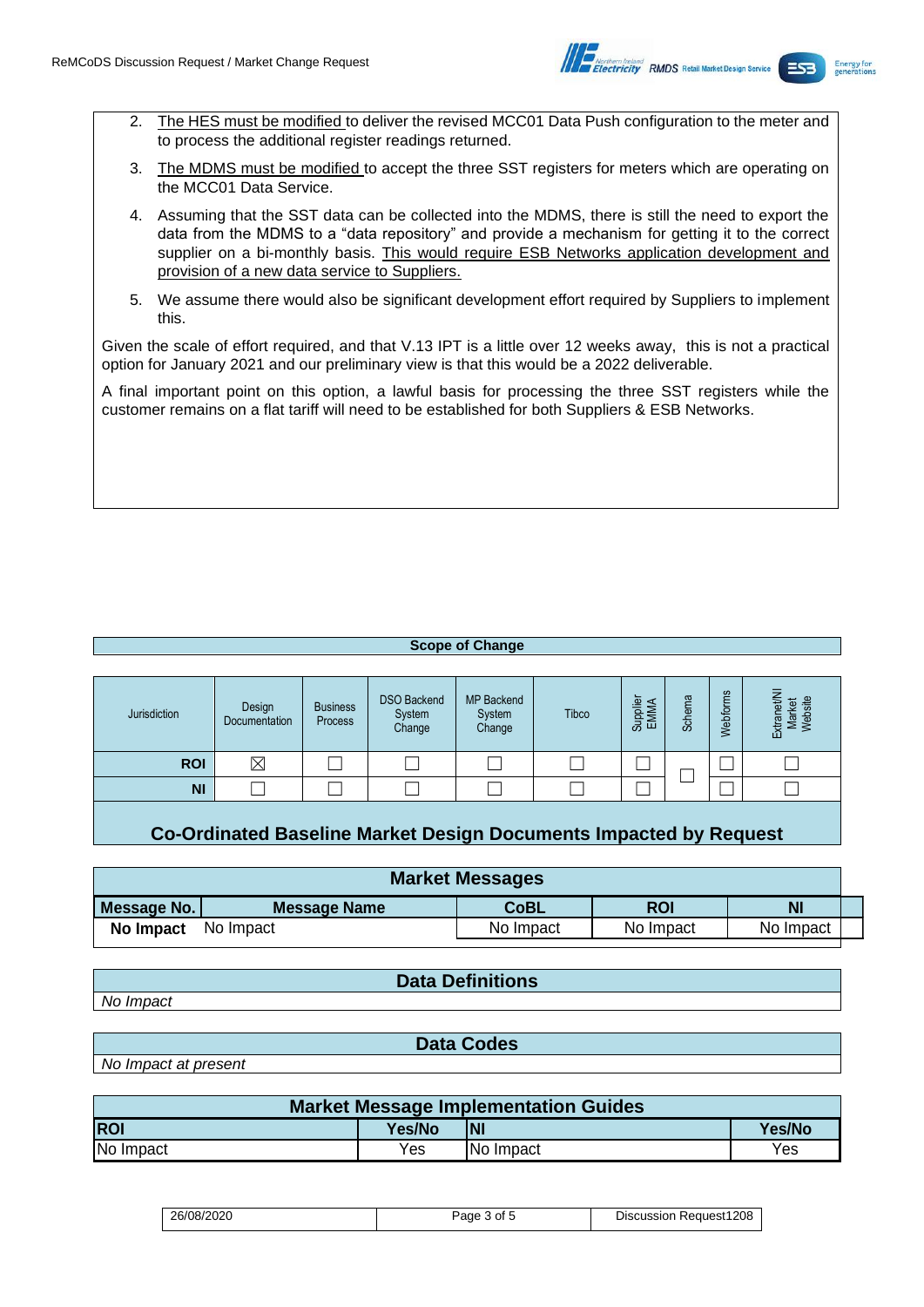

# **Comments**

| <b>ROI - Market Process Diagrams – MPDs</b> |                                           |                 |  |  |  |
|---------------------------------------------|-------------------------------------------|-----------------|--|--|--|
| <b>Market Process Diagram</b>               | <b>Market Process Diagram Description</b> | <b>Affected</b> |  |  |  |
| <b>Number</b>                               |                                           |                 |  |  |  |
| <b>None</b>                                 | None                                      | None            |  |  |  |

| NI - Market Procedures  |                 |  |
|-------------------------|-----------------|--|
| <b>Market Procedure</b> | <b>Affected</b> |  |
| No Impact               | No Impact       |  |

| <b>ROI Guidance Documentation</b> |         |                 |
|-----------------------------------|---------|-----------------|
| <b>IDocument</b>                  | Version | <b>Affected</b> |
| No impact                         |         | No Impact       |
|                                   |         |                 |

| <b>Rol Briefing Document</b> |                 |  |
|------------------------------|-----------------|--|
| <b>Briefing Document</b>     | <b>Affected</b> |  |
| No Impact                    |                 |  |

| <b>User and Technical Documents</b>          |             |                |                 |
|----------------------------------------------|-------------|----------------|-----------------|
| Reference                                    | <b>Name</b> | <b>Version</b> | <b>Affected</b> |
| No impact                                    |             |                | No Impact       |
|                                              |             |                |                 |
| <b>Part 2 - Performance and Data Changes</b> |             |                |                 |
| Market Messages volume, processing etc.      |             |                |                 |
| <b>Data</b>                                  |             |                |                 |
| Details of Data changes e.g. cleansing       |             |                |                 |